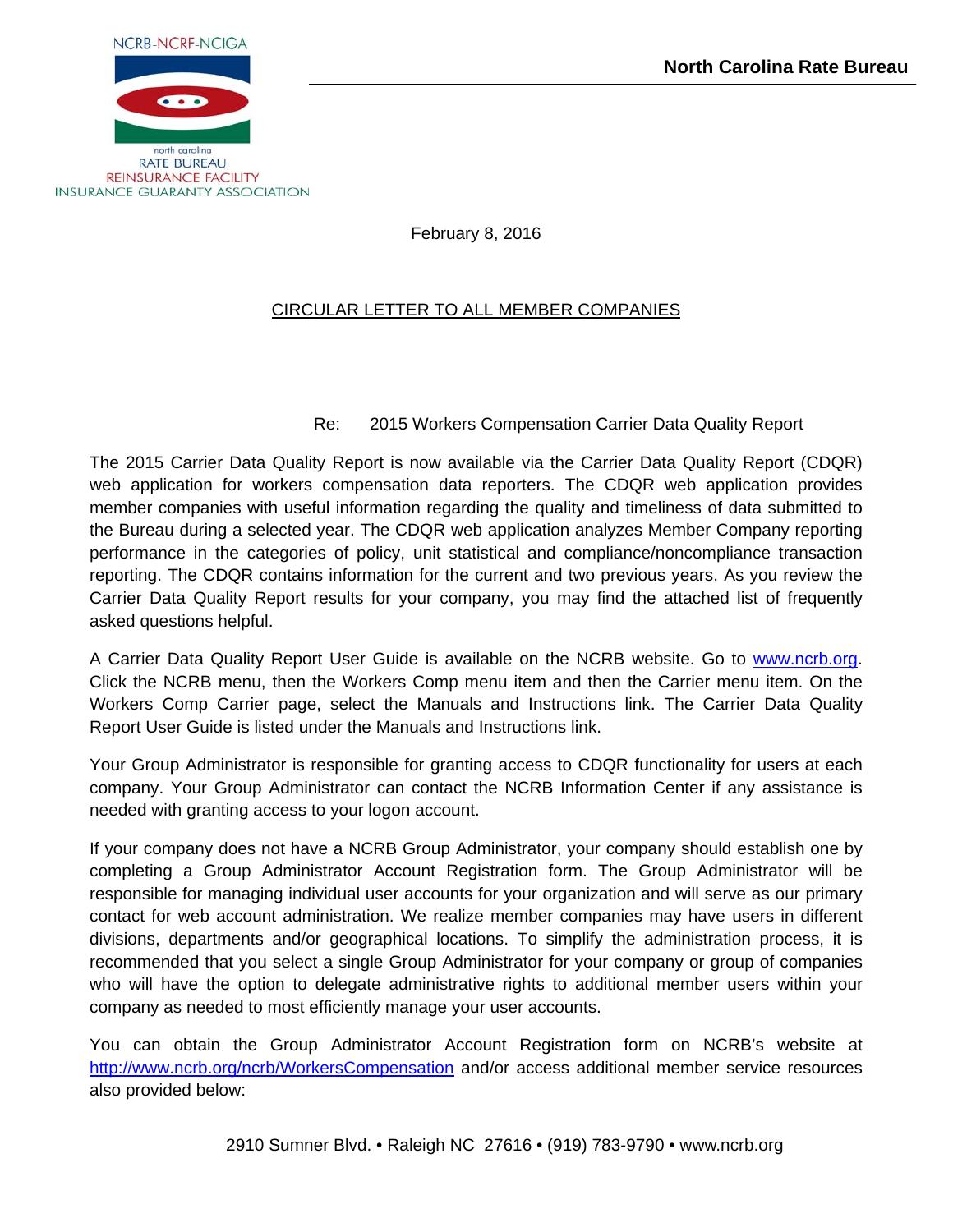- **Member Services Portal  [Login](https://webportal.ncrb.org/NCRBPortal/PortalLogon.aspx)**
- **New Account Signup  [Instructions](https://webportal.ncrb.org/NCRBPortal/NewUserAccount.htm)**
- **Portal System's User Guide - [Instructions](http://www.ncrb.org/Portals/0/Web%20Portal%20User%20Guide%20V1.2.pdf)**
- **Carrier Contact Change Request - [Form](http://www.ncrb.org/Portals/0/ncrb/workers%20comp%20services/forms/North%20Carolina%20Rate%20Bureau%20Change%20Request%20III.pdf)**

If you would like to see the detailed information associated with your grade, complete the attached form and send it to insurancedataops@ncrb.org.

If you have any questions, contact the NCRB Information Center at 919-582-1056 or email at wcinfo@ncrb.org.

Sincerely,

Joanna Bililouris

Chief Operating Officer

JB:dms

Attachment

C-16-5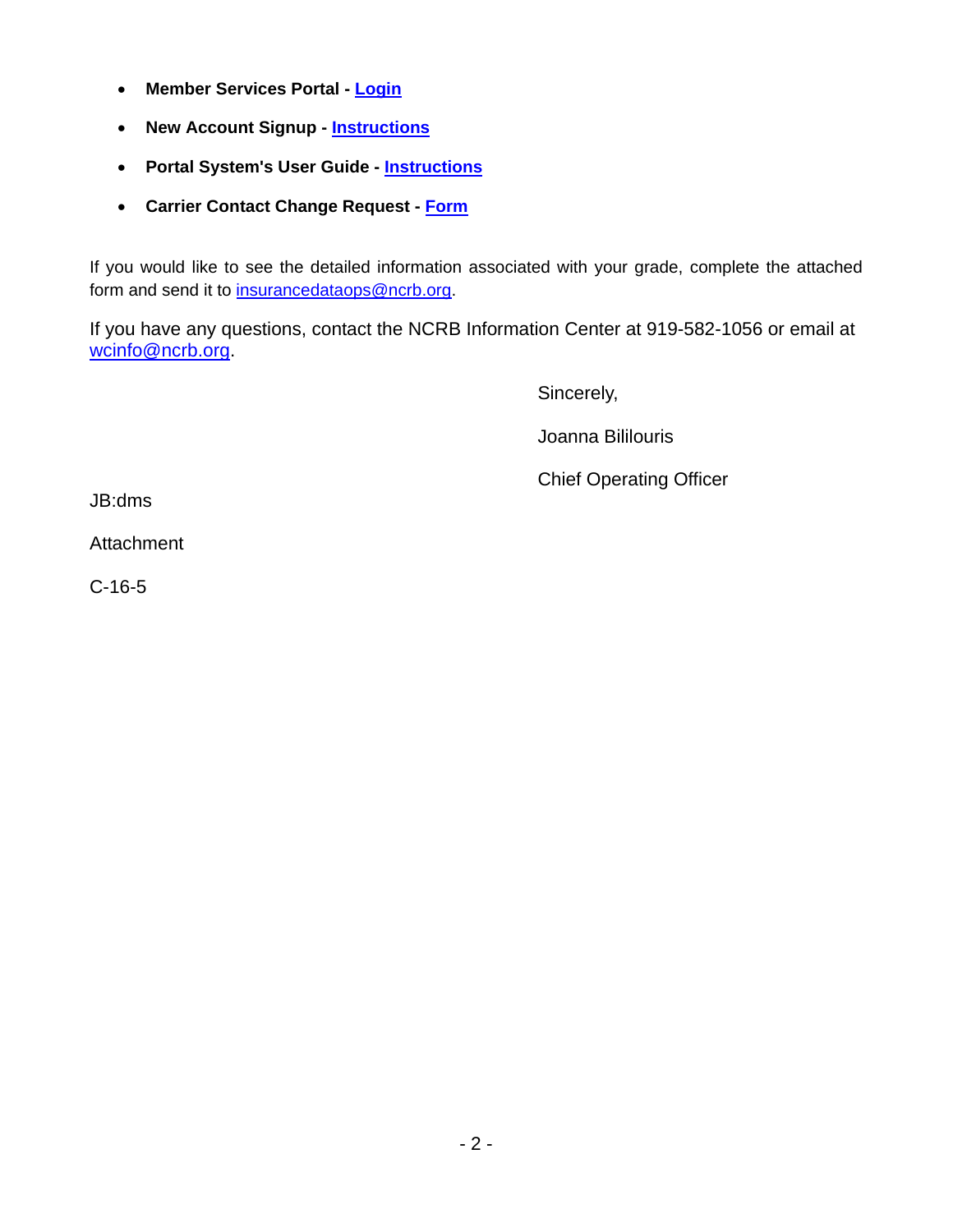## *CDQR FREQUENTLY ASK QUESTIONS*

#### **1. How do you determine what data is used for a specific year for the report card?**

*When the Carrier Data Quality Report card is run for a specific year, all data received, issued, or processed during that year is included. For example, 2015 data would include a policy with an effective date of 01/01/12 if reported in 2015.*.

#### **2. How do you determine if a voluntary policy transaction is on time?**

*Voluntary policy transactions are expected to be received within 60 days of the policy effective date.*

#### **3. How do you determine if an assigned risk policy transaction is on time?**

*Assigned Risk policy transactions are expected to be received within 30 days of the policy effective date. This requirement coincides with Assigned Carrier Performance Standard Rule 3.A.2.d regarding the issuance of new business Assigned Risk policies.*

*Note: The grading criteria are the same for Assigned Risk new and renewal policies and differ from the late reporting fining criteria. The late reporting fining criteria for Assigned Risk policies is 60 days. Assigned Risk policies received more than 60 days after the policy effective date are subject to a late reporting fine.* 

#### **4. How do you determine if a policy compliance transaction is on time?**

*Policy compliance transactions are expected to be received within + or – 5 days of the transaction issue date*.

## **5. What is a missing policy?**

*Missing policies apply to Assigned Risk Servicing or Direct Assignment Carriers. These are cases where an assignment has been made, but no policy has been received to replace the assignment.*

## **6. How do you determine the number of rejected policies?**

*The number of rejected policies is applicable to new or renewal transactions. If the transaction was rejected and not corrected, then it will be included in the count. The count does not include policy replacement transactions such as 06 (Policy Key Change Transaction), 08 (Policy Replacement Rating Change), 10 (Policy Replacement Non-Rating Change), or 14 (Policy Replacement Miscellaneous Change).*